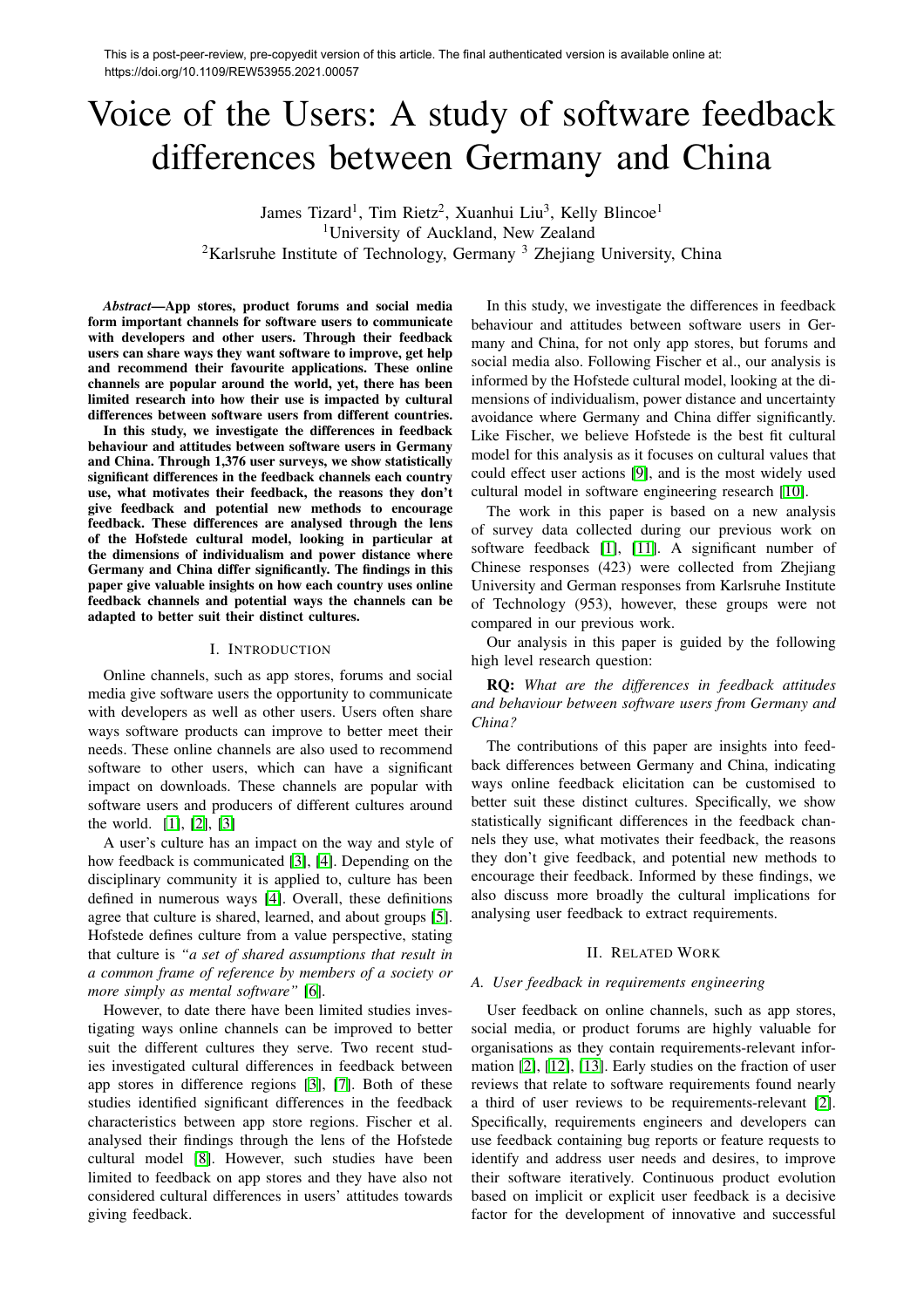software, as in many applications, the competitor is only a click away  $[14]$ ,  $[15]$ .

While one of the significant perks of app stores, forums, and social media as feedback channels is their easy accessibility both for users and requirements engineers, manually eliciting requirements from online feedback can be highly time-intensive [16]. Further, recent trends in the software landscape, such as combining multiple systems into larger ecosystems, can complicate RE [17]. Much recent research has investigated methods to automatically extract requirements in user feedback on app stores, Twitter, and product support forums [18], [12], [19], [20], [21], [22], [23], [24], [25], [26].

In our recent work we presented evidence that only a fraction of software users give online feedback  $[1]$ ,  $[11]$ . We showed that certain demographics are at risk of being underrepresented in feedback, raising questions about how representative online feedback is of the complete user base. This work also identified the top user motivations to give online feedback and how these motivations can vary between demographic groups. However, knowledge on how cultural differences impact feedback behaviour and attitudes remains sparse.

Some recent studies have investigated cultural differences in feedback between app stores in different regions, identifying significant differences in feedback characteristics such as length and content  $[3]$ ,  $[7]$ . This study builds on this work by investigating cultural differences not only in app stores, but also on forums and social media. Additionally, we investigate attitude differences (e.g. motivations) to online feedback between cultures, by directly surveying users, which is a previously unexplored area.

# *B. Culture-induced differences in feedback behaviour*

In this study, we use Hofstede's well known cultural model [8] as a lens for analysing the differences between German and Chinese feedback behaviour. The possible threats to validity of applying the Hofstede model are discussed in section  $\overline{V}$ . Hofstede surveyed employees of a large company active in 40 countries and discovered four dimensions (later increased to six) that can be used to explain cultural differences. On these six cultural dimensions, Germany and China differ significantly on three dimensions: power distance (C:80, G:35), individualism  $(C:20, G:67)$  and uncertainty avoidance  $(C:30, G:65)$  [3]. These are defined as:

- Individualism/Collectivism: The degree to which people's self-image is defined in terms of "I" or "We".
- Power distance: The degree to which the less powerful members of a society accept and expect that power is distributed unequally.
- *•* Uncertainty avoidance: The degree to which the members of a society feel uncomfortable with uncertainty and ambiguity.

We focus on these dimensions (which are also the most commonly cited in information systems  $[9]$ ) to explore differences in software feedback between Germany and China.

# III. METHODOLOGY

The analysis in this study is conducted on data collected through user surveys from our previous work on software feedback  $\begin{bmatrix} 1 \\ 0 \end{bmatrix}$ ,  $\begin{bmatrix} 1 \\ 1 \end{bmatrix}$ . In this paper, we focus only on the survey responses collected from the Karlsruhe Institute of Technology in Germany, and Zheijang University in China, discarding responses collected from other countries. We analyse and compare the responses from each institution to investigate cultural differences in feedback behaviour between German and Chinese feedback givers.

Comparing responses from Germany and China was selected for this study as they represented the two biggest groups surveyed in our previous work. Additionally, Germany and China have significant differences in the cultural dimensions described by Hofstede (see section  $\overline{I}$ ), allowing for the exploration into the impact of culture on reported feedback differences.

## *A. Survey Design*

The user surveys were done in two rounds, both focusing on feedback in three online channels: app stores, product forums, and social media. The initial survey round was designed to investigate which demographics of software users give online feedback and their motivations for doing so. Analysis of the initial survey showed overall low feedback rates, with underrepresented demographic groups. This prompted a second follow up survey, with the goal of understanding why users often don't give feedback and how they could be better encouraged to in the future.

This paper analyses a subset of questions from both survey rounds, focusing on those most relevant to feedback differences between Germany and China (see RQ). Questions relevant to this study are described below and shown in table  $\overline{II}$ . For clarity, the questions are described below without reference to the individual surveys. The survey each question appeared in is given in table  $\overline{II}$ . A full copy of the first<sup>1</sup> and second<sup>2</sup> surveys can be found on Zenodo.

Survey question descriptions: The survey respondents were first asked if they had previously given written feedback to app stores, product forums or social media. Next, respondents who had given feedback were asked what their motivations were to write on each channel. A set of possible motivations were given and respondents asked to select all that applied to them. The answer options for the motivation to provide feedback were based on findings from recent research on each of the feedback channels  $[2]$ ,  $[12]$ ,  $[13]$ .

Demographic questions were given to collect information on the participants age, gender, ethnicity, education, and employment. These questions and their associated answer choices were informed by traditional marketing demographic categories [31] as well as the New Zealand census  $(2018)$   $|30|$ .

Next, three multi-choice questions were asked, focused on reasons not to give online feedback, for each study channel. As this is a new area of software engineering research, there wasn't existing literature to draw on for

<sup>1</sup>https://zenodo.org/record/3674076#.XkxNFygzZPY 2https://zenodo.org/record/4320164#.X9beD9gzZ3g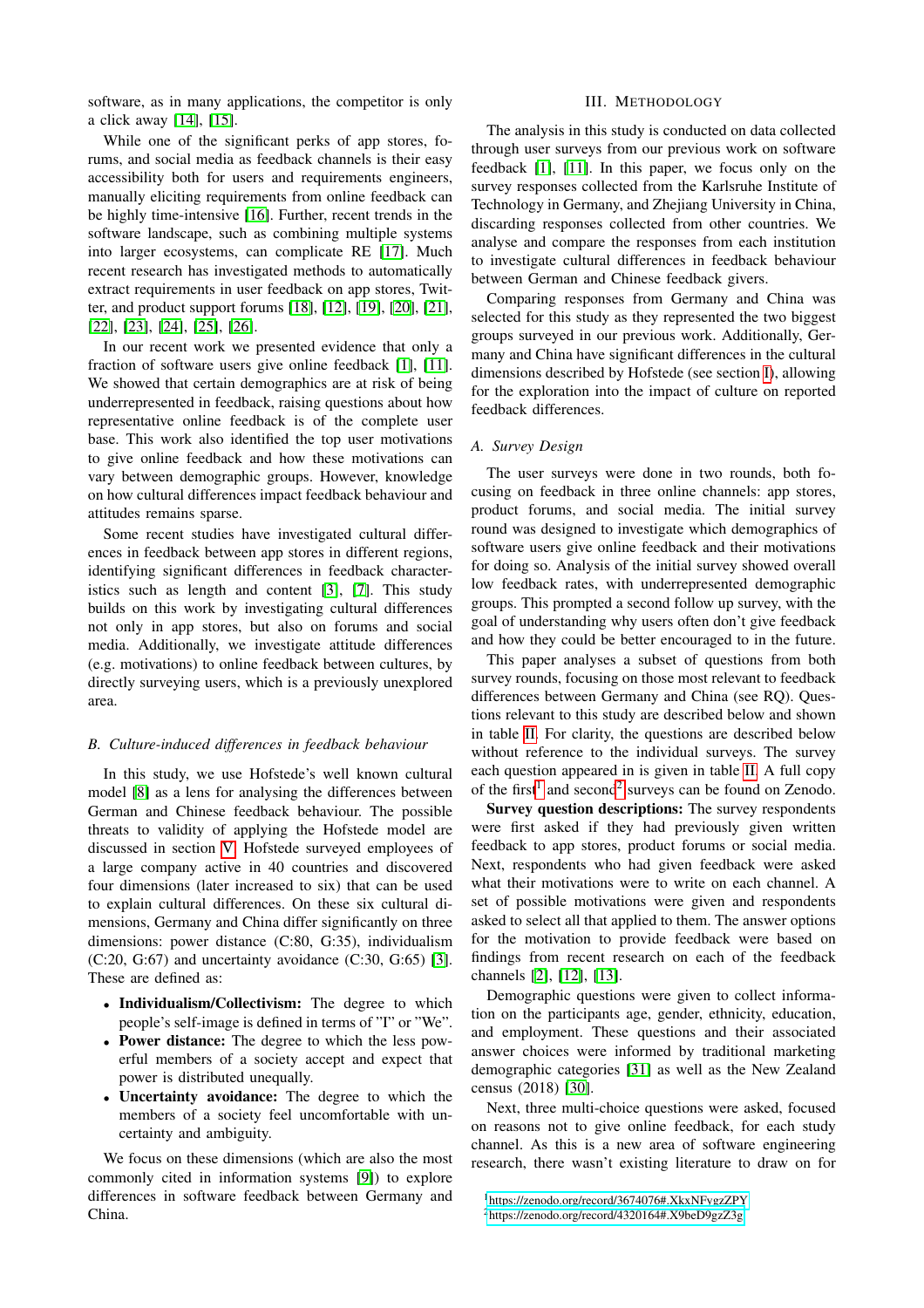| Demographic Type | Group           | KIT(S1)        | KIT(S2)       | Zhejiang University |
|------------------|-----------------|----------------|---------------|---------------------|
| Gender           | Men             | 356 (66.8%)    | $265(63.1\%)$ | 182 $(43.0\%)$      |
| , ,              | Women           | 172 (32.2%)    | 148 (35.2%)   | 232 (54.8%)         |
| , ,              | Other responses | $5(1.0\%)$     | $7(1.7\%)$    | $9(2.2\%)$          |
| Age              | Under 18 years  | $0(0.0\%)$     | $0(0.0\%)$    | $4(0.9\%)$          |
| , ,              | 18 - 24 years   | 358 (67.2%)    | 246 (58.6%)   | 332 (78.5%)         |
| , ,              | 25 - 34 years   | 165 $(31.0\%)$ | 168 (40.0%)   | $70(16.5\%)$        |
| , ,              | Over 35 years   | $10(1.9\%)$    | $6(1.4\%)$    | $17(4.0\%)$         |

#### TABLE I RESPONDENT DEMOGRAPHICS

TABLE II ANALYSED SURVEY QUESTIONS\*

| Survey         | <b>Ouestion</b>                                                                                                                                                                                                                                                                                                                         | Answer<br>Source           |
|----------------|-----------------------------------------------------------------------------------------------------------------------------------------------------------------------------------------------------------------------------------------------------------------------------------------------------------------------------------------|----------------------------|
| S <sub>1</sub> | How have you used this channel in the past?<br>(choose all that apply)                                                                                                                                                                                                                                                                  |                            |
|                | (I haven't / Reading and viewing / Written posts)                                                                                                                                                                                                                                                                                       |                            |
| S <sub>1</sub> | What was your motivation(s) to write on <i>this channel</i> in the past?<br>(choose all that apply)                                                                                                                                                                                                                                     | $\frac{[2]}{12]}$          |
|                | (Show appreciation / Show dissatisfaction / Influence improvement / Recommend / Discourage others<br>/ Connect or socialise about software / No specific motivation / Other, please specify)                                                                                                                                            | $\boxed{13}$               |
| S <sub>2</sub> | Please rate your <b>agreement level</b> with the following statements:<br>In the past, when an app/software didn't meet my expectations, I've chosen not to write a review/post<br>because,                                                                                                                                             |                            |
|                | a) I wasn't aware I could influence app/software improvements by writing a review/post<br>b) I thought it would take too long to get a resolution with a review/post<br>c) I've found <i>this channel</i> confusing or hard to use<br>d) I didn't think an app/software review/post would be seen by developers or lead to a resolution |                            |
|                | e) I would look for an existing answer online instead of writing a review/post<br>f) I would look for an alternative app/software instead of writing a review/post<br>g) I didn't think my review would influence other app/software users<br>h) Other reason (please specify)                                                          |                            |
| S <sub>2</sub> | Please rate your <b>agreement level</b> with the following statements:<br>I would be more likely to post on app stores, forums or social media about software issues or<br>requests in the future if,                                                                                                                                   | [27]<br>281<br>$\sqrt{29}$ |
|                | a) I would receive a small financial incentive<br>b) I would receive in app rewards. E.g. game currency<br>c) I could give feedback via audio<br>d) I could give feedback via video                                                                                                                                                     |                            |
|                | e) I could give app feedback through a smart assistant (Alexa, Google Assistant)<br>f) Other (please specify)                                                                                                                                                                                                                           |                            |
| S1 & S2        | Demographic Questions:                                                                                                                                                                                                                                                                                                                  | $\left[30\right]$          |
|                | - How old are you?<br>- What is your gender?<br>- What is your ethnicity?<br>- What is your highest level of education completed?                                                                                                                                                                                                       |                            |
|                | - What is your current employment status?<br>- In which country do you primarily reside? (S2 only)<br>*Note: Answer options not shown here for space.                                                                                                                                                                                   |                            |

*\*Note: The table shows questions from the first (S1) and second (S2) user surveys addressed in this paper. Questions outside the scope of this paper are not shown for space. The full surveys can be found on Zenodo via the links provided.*

answer options. The options for these questions were primarily sourced from discussions with respondents during the first survey and are given in table  $\Pi$ .

was given.

# *B. Ethics Approval*

A single multi-choice question was given focusing on new methods to encourage user feedback, across all study channels. This question gave five answers options, three new methods to give feedback and two reward types to incentivise feedback (see table  $\overline{II}$ ). The three new methods to give feedback (audio recording, smart assistant, video recording) were sourced from and inspired by Stade et al's work on smart home feedback [29]. The reward type incentives were taken from examples in industry (Mechanical Turk [28], digital items [32]). Finally, a question asking participants which country they primarily live in

Both survey's had ethics approval from the University of Auckland's Human Participants Ethics Committee. Response data from the surveys could not be made publicly available as this is not permitted under the ethics committee's requirements.

## *C. Recruiting Participants*

Convenience sampling was used in both surveys to recruit participants [33]. Convenience sampling was selected to engage a high number of participants in a reasonable time period. The possible sources of bias from our sampling methodology are discussed in section  $\nabla$ .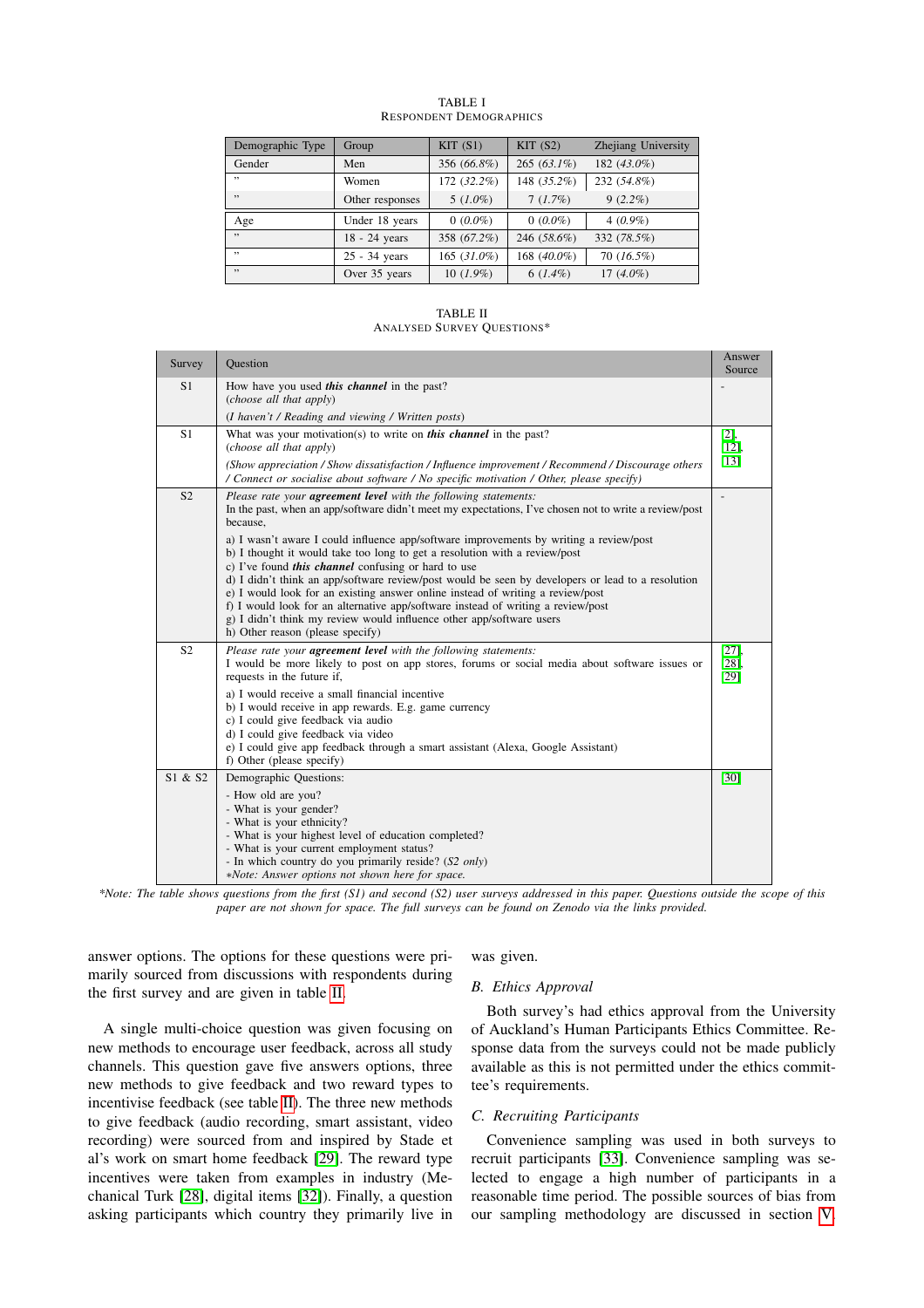As incentive for survey participation, we offered each participant a chance to join a raffle to win a  $$200/\epsilon120$ cash prize. The surveys were primarily made available online through the Qualtics survey platform [34].

First survey round: The first survey was conducted in December 2019. German respondents were recruited from a pool of university participants using the hroot software [35]. The pool includes nearly 3500 participants who registered online to be invited to and participate in scientific studies, either on-site or online. This pool was mainly advertised at the Karlsruhe Institute of Technology, so the pool primarily contains students between the ages of 18 and 30. Through hroot, 2570 participants were invited. The survey was open to anyone 16 years or older.

Second survey round: The second survey was undertaken in November 2020 and was also hosted on Qualtrics. Once again, participants were contacted through the hroot software pool, recruited from the Karlsruhe Institute of Technology. About 1300 participants were invited through hroot for the second survey.

Furthermore, we recruited new participants for the second survey through Zhejiang University, China. The survey was advertised in Zhejiang University's online student forums (CC98 and Duoduo Xiaoyou.), with respondents being given the chance to win one of several ¥200 prizes, as substitute to the \$200 prize offered in Germany. For the Zhejiang University distribution, the second survey was translated from English to Mandarin by a paid contractor, and was then reviewed by the third author (a native Mandarin speaker), before distribution. The translated survey has been made available on Zenodo<sup>2</sup>

## *D. Survey Participants*

The survey participants are primarily divided into German and Chinese groups for the analysis in this paper.

German participants: The German response's were collected in two rounds (surveys  $1 \& 2$ ), through KIT. In the first round, 533 responses were collected to the original survey (S1). In the second round, 420 new responses were collected, introducing the extension questions (S2). As the responses were anonymous and were invited from a larger overall pool, the overlap in respondents between the two rounds is unknown. A break down of the demographics for the KIT respondents in each round are shown in table  $\overline{I}$ .

For survey two, a question was added asking respondents in which country they primarily reside (Q25). From 420 round two respondents, 94.5% were from Germany, 3.6% didn't give an answer and 1.9% were from another central European country. Country information isn't available from round one KIT respondents, which is discussed in the threats to validity (section  $\overline{V}$ ).

Chinese participants: 423 Chinese responses were collected in one round from Zhejiang University (China), combining the survey one and two questions. A breakdown of their demographic information is shown in table  $\overline{\Pi}$  All Zhejiang University respondents said they primarily reside in China.

Age and education: The survey respondents in this paper were engaged through two universities and as such their age and education level are not representative of the general population of software users in each country. Both

the KIT and Zhejiang University respondents are primarily between 18 and 34 years old (see table  $\overline{I}$ ) and of higher education level than the general population. This limitation is further discussed in the threat to validity (section  $\overline{V}$ ).

#### *E. Survey Analysis*

In the results, presented in section  $|\overline{IV}|$  the ratio of respondents in each user group (China, Germany) that reported a particular behaviour is given, e.g. giving feedback on a particular channel or having a certain motivation. Chi-squared tests, which evaluate differences in proportion between two groups [36], were used to assess if differences reported between Chinese and German respondents were statistically significant.

Statistical significance (Chi-squared) was calculated for Likert scales answers by considering *strongly agree* and *agree* as a single agreement value. Likewise, *strongly disagree* and *disagree* were combined as a single disagreement value, with neutral values not used in the calculation.

# IV. RESULTS

Feedback channels used: *Respondents from Germany and China reported significant differences in their feedback rates, on app stores and social media (Table III)*. On app stores, Chinese respondents reported to give feedback more often than German respondents (C:24.53%, G:18.20%).

On social media Chinese respondents reported to give feedback at a significantly higher rate than German respondents (C:22.73%, G:4.97%). Finally, on forums, the feedback rates between German and Chinese respondents wasn't found to be significant.

TABLE III USER FEEDBACK WITH COUNTRY

|                                                           | Germany | China | Chi2(p)       |  |  |  |
|-----------------------------------------------------------|---------|-------|---------------|--|--|--|
| App Store $(\%)$                                          | 18.20   | 24.53 | 5.42 $(*)$    |  |  |  |
| Forums $(\%)$                                             | 12.01   | 8.02  | 2.03          |  |  |  |
| Social Media $(\%)$                                       | 5.07    | 22.73 | 63.82 $(***)$ |  |  |  |
| *** $n \times 0.001$ ** $n \times 0.01$ * $n \times 0.05$ |         |       |               |  |  |  |

*\*\*\* p<0.001, \*\* p<0.01, \* p0.05*

Motivation to give feedback: *Differences in the motivations to give online feedback were reported between respondents from China and Germany, across all three study channels.* Motivations rates between respondents from each country are shown in Table  $\overline{IV}$ . On all three channels, respondents from Germany were significantly more motivated to influence an improvement in software. On social media this difference was the largest with 70.37% of German feedback givers compared to just 31.11% of Chinese feedback givers citing this motivation.

On all channels, Chinese feedback givers were more likely to be motivated to recommend software to others. However, this difference was only statistically significant on social media, with 45.93% of Chinese feedback givers and just 18.52% of German feedback givers citing the motivation. Also across all three channels, Chinese respondents were more likely to be motivated to express their dissatisfaction with software and to discourage other users from downloading it. However, these differences were only statistically significant on product forums, where 41.18%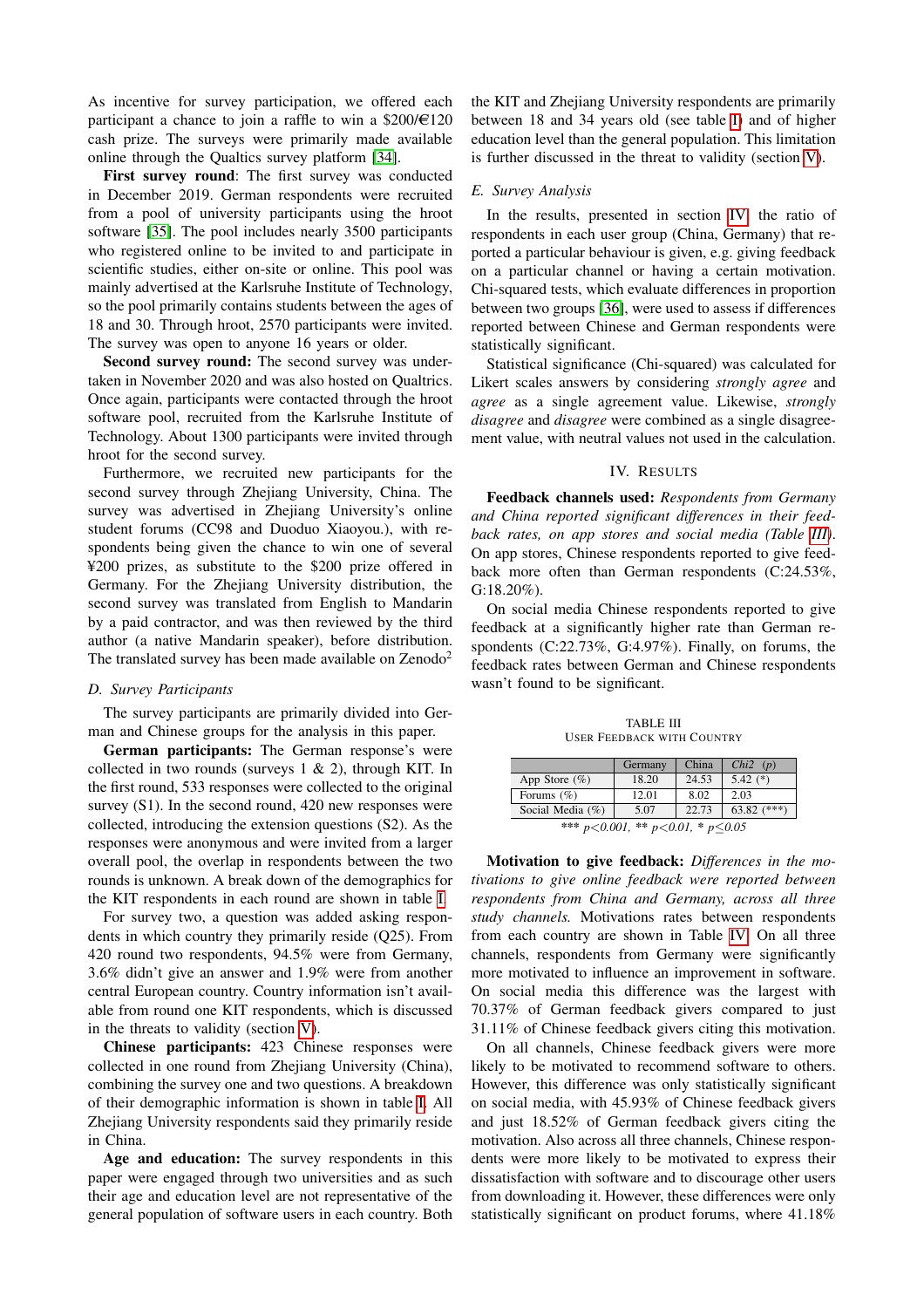of Chinese feedback givers were motivated to show dissatisfaction and 23.53% to discourage others, compared to just 17.19% and 6.25% of Germans respectively.

Reasons users don't give online feedback: Respondents were asked to rate their agreement, on a five point Likert Scale, with seven predefined reasons that they didn't give feedback in the past, when faced with software issues (Table II). *Respondents from China and Germany reported significant differences in their motivation to give software feedback, across all three channels (Table V)*.

Chinese respondents were significantly more likely than German respondents to prefer finding an existing answer over giving app store feedback (C: 81.6%, G:72.9%). However, this was reversed for product forums where German respondents reported being more likely to find an existing answer instead (G:89.1%, C:68.1%). Chinese respondents reported to be significantly more likely to not give app store and social media feedback because they felt a solution to their problem would take too long.

Chinese respondents reported significantly more than German respondents to not be aware that their feedback could influence an improvement in the software, across all three study channels. Significantly more German respondents found product forums confusing or hard to use, whereas, Chinese respondents were more likely (than Germans) to find app stores and social media confusing or hard to use.

Methods to encourage online feedback: Respondents were asked to rate their agreement, on a five point Likert Scale, with five predefined potential new methods to encourage their feedback (Table II). *Significantly more Chinese than German respondents reported that each of the suggested incentive methods would increase their probability of giving software feedback* (table  $\overline{VI}$ ).

German and Chinese respondents agreed that a small financial incentive was the top potential method for encouraging their feedback, with in-app rewards the second most promising. However, Chinese respondents were significantly more likely than German respondents to endorsed both a financial incentive (C:86.9%, G:77.6%) and in-app rewards (C:70.2%, 61.0%).

The difference between groups was even larger when accessing the potential of the three suggested alternative feedback methods. Chinese respondents were more than twice as likely to endorse giving feedback through a smart assistant (C:37.4%, G:15.0%), through an audio channel (C:24.0%, G:11.4%) and through a video channel (C:16.0%, G:6.9%).

# V. THREATS TO VALIDITY

Convenience sampling, used to elicit all survey participants, is a non-probabilistic sampling method and a possible source of bias [33]. The target population of the study's are users of software and mobile applications. German participants were engaged through the Karlsruhe Institute of Technology survey pool, with Chinese participants engaged through Zhejiang University's online student forums. Therefore, in both groups only a subset of the target population had the opportunity to participate. Respondents in both groups were predominantly between the ages of 18 and 34, with many having some form of

higher education. The two groups do vary with respect to their gender split, with the German respondents having a higher proportion of men than the Chinese respondents. Additionally, KIT is a technical university, while Zhejiang is a general university. As such, there may be some nonhomogeneity in the technical savviness of the two groups. Finally, all respondents who completed the survey were self-selected, and their feedback habits may not generalise to all software users.

To mitigate these sources of bias, we collected data from a large number of software users, 423 Chinese respondents, and 533 then 420 responses (two rounds) from German participants. With, the age and education level distributions being similar between the compared groups. However, we cannot claim that our results generalise outside of our sample. Future studies can replicate the survey's (available on Zenodo) to validate our findings.

One additional threat to validity is the possibility of round one KIT survey respondents, analysed (and presented) as German, being from countries other than Germany. This is possible as country data wasn't collected in the first KIT survey round. However, it's likely both rounds of KIT residents are predominately German. Both rounds were drawn from the same pool of approximately 3500 KIT students and Karlsruhe (Germany) citizens. The round two KIT respondents were asked their country of residents and were overwhelming from Germany (94.5%) or other central European countries (1.9%). It's likely round one respondents follow a similar country distribution. Supporting this, respondents from both KIT rounds reported very similar distributions in gender, age, ethnicity (predominately European) and education level.

Finally, viewing cultural differences through the Hofstede model is a possible threat to validity. Despite being widely used, the Hofstede model has been criticised for being outdated [37], as well as having a western perspective [38] and being focused on companies [39]. While there may be some validity to these points, Hofstede's model remains popular and the cultural dimensions it measures have been shown to be stable over time [40]. Additionally, in this study we don't focus on the exact scores proposed by the model, but generally on the three dimensions where Germany and China vary significantly. Therefore, our analysis should be resilient to minor changes in the dimensional scores over time. Future work could investigate user feedback with the aid of alternative models to see if the impact of culture continues to appear significant.

#### VI. DISCUSSION

In this section, we first discuss our findings in relation to cultural differences between Germany and China. Following this, we consider the implications of cultural impact on software feedback from a requirements engineering perspective.

Cultural influences: Following Fischer et al.'s [3] work on cultural differences in app store feedback, we analyse the differences between German and Chinese feedback behaviour through the lens of the Hofstede cultural model. On the six cultural dimensions outlined by Hofstede (see section  $\overline{III}$ , Germany and China differ significantly on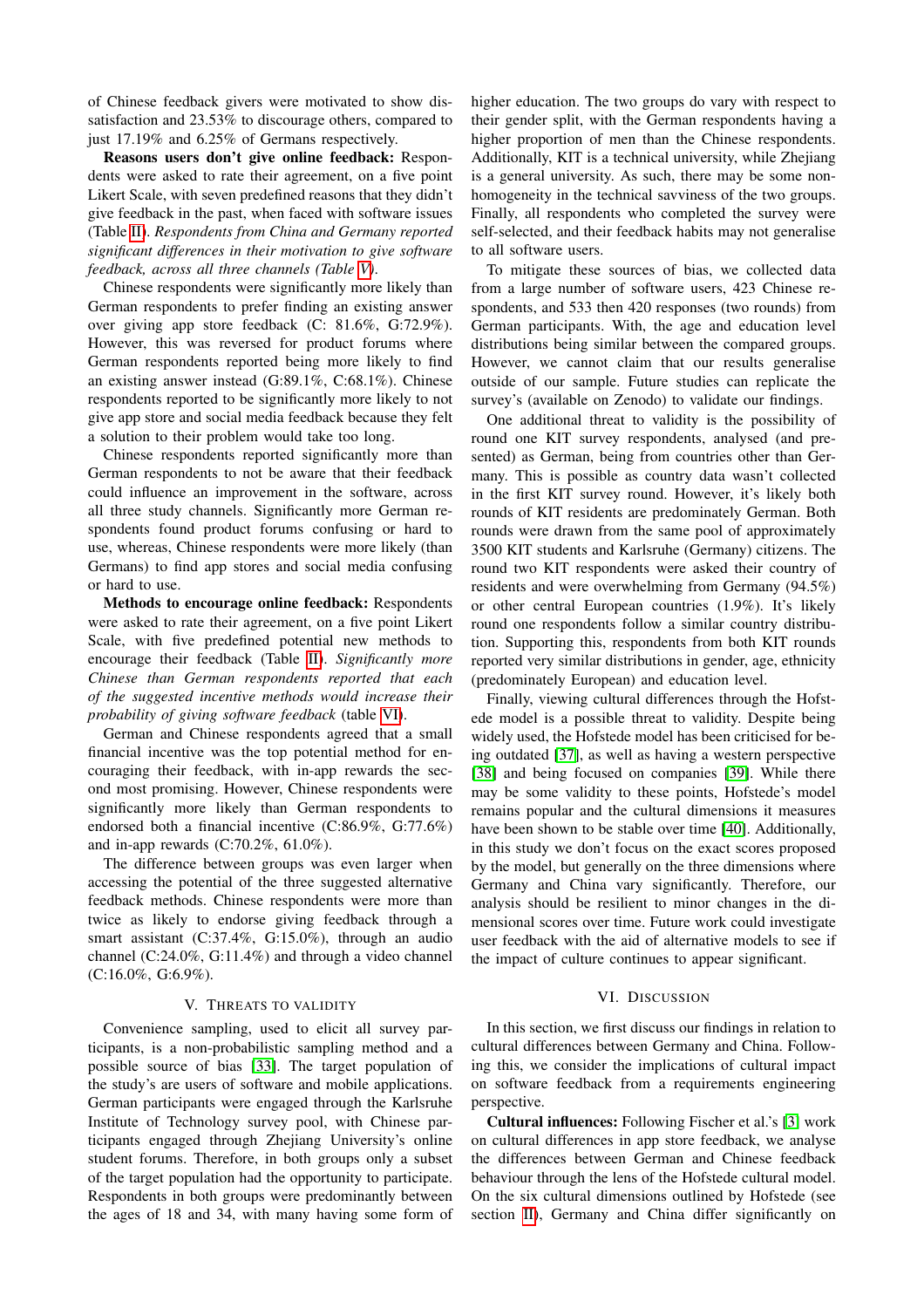|                       | App Store $(\%)$ |        |               | Product Forums $(\%)$ |        |            | Social Media $(\% )$ |        |               |
|-----------------------|------------------|--------|---------------|-----------------------|--------|------------|----------------------|--------|---------------|
| Motivation            | Chinese          | German | Chi $2(p)$    | Chinese               | German | Chi $2(p)$ | Chinese              | German | Chi2(p)       |
| Show appreciation     | 55.77            | 67.01  | 2.22          | 55.88                 | 28.13  | 6.15 $(*)$ | 66.67                | 55.56  | 0.78          |
| Show dissatisfaction  | 54.81            | 42.27  | 2.68          | 41.18                 | 17.19  | 5.52 $(*)$ | 66.67                | 51.85  | 1.55          |
| Influence improvement | 40.38            | 64.95  | $11.17$ $(*)$ | 29.41                 | 56.25  | 5.39 $(*)$ | 31.11                | 70.37  | $13.15$ (***) |
| Recommend             | 31.73            | 25.77  | 0.60          | 35.29                 | 20.31  | 1.89       | 45.93                | 18.52  | 5.88 $(*)$    |
| Discourage            | 22.12            | 14.43  | 1.49          | 23.53                 | 6.25   | 4.66 $(*)$ | 22.96                | 11.11  | 1.26          |
| Get help              | 20.19            | 9.09   | 4.87 $(*)$    | 55.88                 | 70.91  | 0.07       | 22.22                | 31.82  | 0.03          |
| Connect/socialise     | 4.81             | 1.03   | 1.34          | 17.65                 | 21.88  | 0.05       | 26.67                | 37.04  | 0.74          |

TABLE IV MOTIVATIONS TO GIVE FEEDBACK WITH COUNTRY

*\*\*\* p<0.001, \*\* p<0.01, \* p0.05*

TABLE V REASONS NOT TO GIVE FEEDBACK, AGREEMENT LEVEL BY COUNTRY

|                 | App Store |        | <b>Product Forums</b>  |          |        | Social Media  |         |        |                  |
|-----------------|-----------|--------|------------------------|----------|--------|---------------|---------|--------|------------------|
|                 | Germany   | China  | Chi <sub>2</sub> $(p)$ | Germany  | China  | Chi $2(p)$    | Germany | China  | Chi $2(p)$       |
|                 | $(\%)$    | $(\%)$ |                        | $( \% )$ | $(\%)$ |               | (%)     | $(\%)$ |                  |
| Alternative app | 82.7      | 73.5   | 2.67                   | 58.4     | 62.8   | 2.28          | 67.5    | 72.1   | 0.25             |
| Existing answer | 72.9      | 81.6   | $15.08$ $(***)$        | 89.1     | 68.1   | $14.26$ (***) | 83.1    | 75.2   | 1.68             |
| Too long        | 72.7      | 84.6   | $16.09$ (***)          | 66.3     | 64.4   | 0.44          | 46.6    | 73.3   | $80.25$ (***)    |
| No resolution   | 51.1      | 47.5   | 0.31                   | 41.6     | 37.2   | 0.02          | 56.1    | 51.1   | 0.82             |
| Not aware       | 30.6      | 67.6   | $150.69$ (***)         | 33.7     | 47.6   | $17.53$ (***) | 50.1    | 60.0   | $13.75$ (***)    |
| Won't influence | 28.0      | 30.3   | 0.02                   | 26.6     | 26.2   | 0.01          | 37.5    | 39.2   | 0.04             |
| Confusing       | 6.2       | 35.5   | $165.48$ (***)         | 30.9     | 19.9   | 5.87 $(*)$    | 7.8     | 19.1   | $(***)$<br>41.11 |

*<sup>\*\*\*</sup> p<0.001, \*\* p<0.01, \* p0.05*

TABLE VI METHODS TO ENCOURAGE FEEDBACK (AGREEMENT LEVEL)

|      |      | Chi2(p)         |
|------|------|-----------------|
| 77.6 | 86.9 | $16.39$ (***)   |
| 61.0 | 70.2 | $19.57$ $(***)$ |
| 15.0 | 374  | $80.58$ (***)   |
| 114  | 24.0 | $38.61$ (***)   |
| 69   | 16.0 | 24.70 $(***)$   |
|      |      |                 |

*\*\*\* p<0.001, \*\* p<0.01, \* p0.05*

three dimensions: power distance (C:80, G:35), individualism (C:20, G:67) and uncertainty avoidance (C:30, G:65).

Chinese respondents reported being more motivated to recommend and to discourage other's from using software products through their feedback. This may be a reflection of China's more collectivist culture (low individualism), where people are integrated into strong, cohesive ingroups, forming opinions collectively [8]. Germans conversely reported being less motivated to recommend or discourage others, which could be an indication of their more individualistic culture.

German feedback givers reported being more motivated to influence improvement in software through their feedback, across all channels. Chinese respondents, being from a high power distance culture, may feel less willing to question the design decisions of software producers. Germans, however, are a low power distance culture and appear to have less inhibitions about influencing software decisions. Chinese respondents more often reported not to give feedback because they were not aware they could influence software improvements. This is in line with not being motivated to influence software improvements, and could also be an indication of a perceived power distance between software users and producers.

Significantly more Chinese respondents reported finding app stores and social media confusing or hard to use.

This may partly be a consequence of cultural differences between western producers of app platforms and Chinese users. The Apple and Google play stores were given as examples in the survey. Several Chinese phone companies, such as Huawei, do provide their own app stores. However, we didn't ask survey participants to differentiate between different app stores, and therefore don't know if the usability issues reported by the Chinese users are specific to the western app stores or app stores in general.

Chinese respondents reported giving feedback through social media significantly more than Germans (C:22.7%, G:5.1%). This could be a reflection of different social media platforms being used. In Germany, Facebook and Twitter are popular, whereas in China, QQ, WeChat and Weibo are the most widely used platforms. One difference between western social media and Weibo, for example, is that it is common for Weibo users not to use their real name and instead use a nickname  $[41]$ . In our previous work  $[11]$ , survey respondents told us they would be more likely to give feedback if they were able to do it anonymously. Using nicknames on some social media may give Chinese software users a sense of anonymity and therefore encourage their feedback.

Implications and future work: Germany and China differ culturally in several key dimensions, as described by the Hofstede model. Software users in each country reported significant differences in their behaviour and attitudes to online feedback. One implication of these differences is that different cultures may need a targeted approach when trying to elicit and improve the quality of their feedback. Improving feedback elicitation from users of different backgrounds will, in turn, produce requirements that better represent a software products complete user base.

Collectivist cultures (like China) could be more motivated to share their opinions on software with other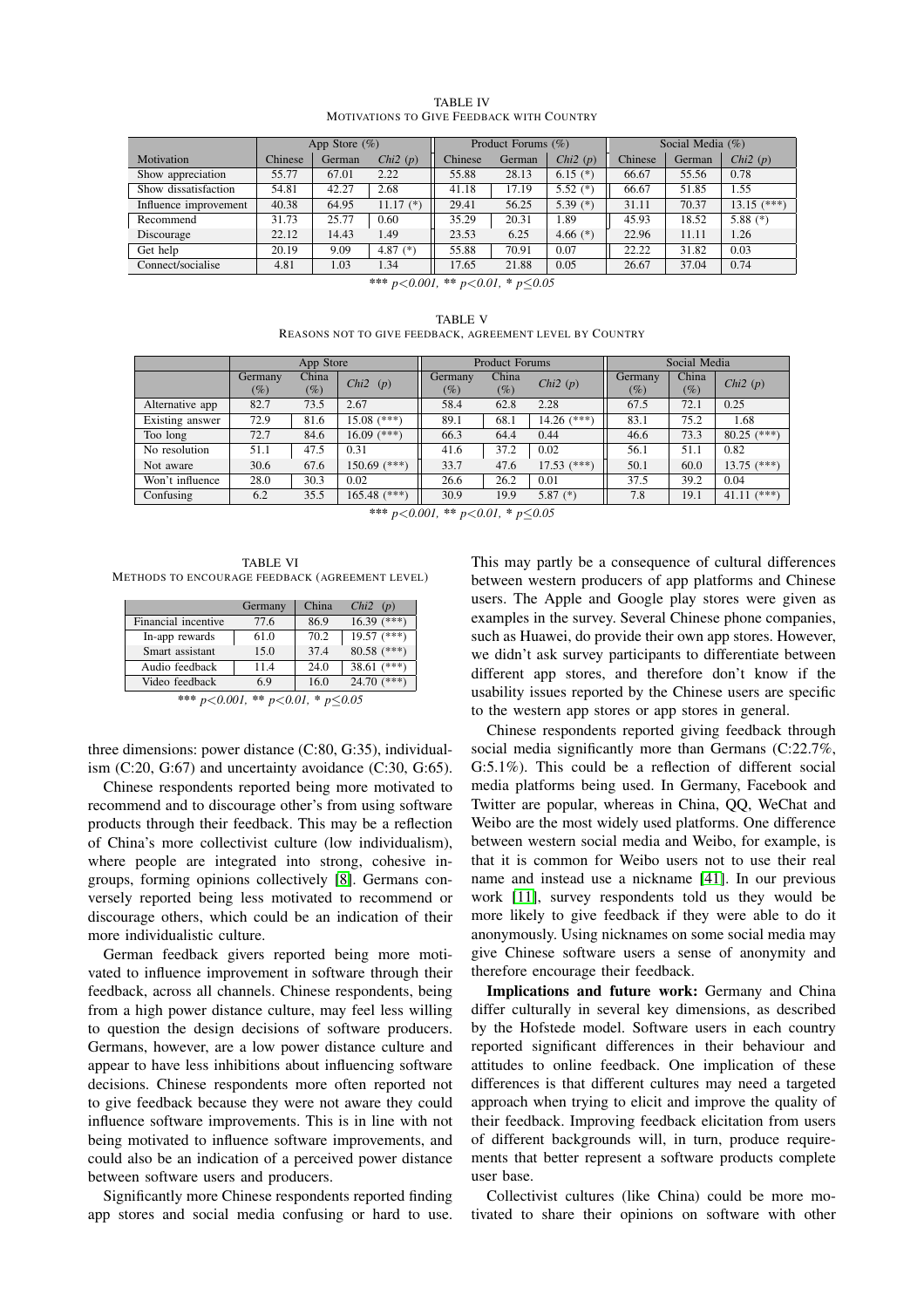users (encourage/discourage), therefore feedback channel features that support this behaviour may encourage engagement. Additionally, Chinese respondents reported being significantly more motivated by possible incentives for their feedback, as well as new methods to give feedback (audio, video). This illustrates that these approaches may be well suited to certain countries (and cultures), but alternative encouragement may be needed elsewhere.

Low power distance, high uncertainty avoidance cultures (like Germany), may be more motivated to influence improvement in software. Therefore, their engagement could be encouraged by showing the impact of their feedback on software improvement. One approach would be to clearly show a track-record of implemented features and repaired bugs from user feedback. Additionally, a quick response to feedback givers showing their improvement suggestions are being considered may also be encouraging [11]. The ability to give anonymous feedback could also facilitate feedback that wouldn't have been given otherwise.

Chinese respondents reported not being aware they could influence software improvements and not being motivated to do so. This may be effecting the quality of feedback they are giving, if they aren't suggesting ways to improve the software. If this is a result of China's high power distance, it's likely countries with similar cultural characteristics will also face this issue. Future work could investigate if Chinese software users, and other high power distance countries, are in fact giving less improvement suggestions and if so, investigate new approaches to elicit this type of feedback.

Looking forward, while CrowdRE tends to take a high level view, seeing the crowd in aggregate, we have investigated a more fine grain approach. In this and our previous work  $(\vert 1\rvert, \vert 11\rvert)$  we have shown evidence that feedback habits and attitudes vary significantly between countries (and cultures), genders and age groups. We believe that understanding the demographics within the crowd is an important step to more inclusive and ethical CrowdRE. Future work should endeavour to understand additional demographic and minority groups within the crowd and could also be extended to include intersectionality between groups.

### VII. CONCLUSION

App stores, forums and social media are important channels for software users to share ways they want software to improve, get help or recommend their favourite applications. These online channels are popular in many different countries, however, there has been limited work looking at how cultural differences effect their use.

In this paper, we investigate how the use of online feedback channels and attitudes towards them vary between software users in Germany and China. Through 1,376 user surveys we show distinct differences between each country. Chinese respondents told us they were more likely (than Germans) to recommend or discourage other users from applications. Whereas, German respondents were significantly more motivated to influence improvements through their feedback. Chinese respondents reported using social media to give feedback significantly more than

Germans, which is likely a result of the different social media platforms used in each country. Finally, Chinese respondents more frequently endorsed the potential use of incentives to encourage their feedback, as well as possible new methods to give feedback (audio, video, smart assistant).

We discuss the findings in the context of the cultural dimensions described in the Hofstede model. In particular, we discuss how differences in individualism and power distance between German and Chinese societies may be reflected in their reported use of online channels. Through these insights we suggest ways to adapt online channels to better suit the needs of each country.

#### **REFERENCES**

- [1] J. Tizard, T. Rietz, and K. Blincoe, "Voice of the users: A demographic study of software feedback behaviour," in *2020 IEEE 28th International Requirements Engineering Conference (RE)*. IEEE, 2020, pp. 55–65.
- [2] D. Pagano and W. Maalej, "User feedback in the appstore: An empirical study," in *2013 21st IEEE International Requirements Engineering Conference (RE)*, July 2013, pp. 125–134.
- [3] R. A.-L. Fischer, R. Walczuch, and E. Guzman, "Does culture matter? impact of individualism and uncertainty avoidance on app reviews," in *2021 IEEE/ACM 43rd International Conference on Software Engineering: Software Engineering in Society (ICSE-SEIS)*. IEEE, 2021, pp. 67–76.
- [4] T. Chydenius and M. Gaisch, "The Impact of Cross-cultural Differences on Feedback Behavior: A Comparative Study in a Technological Setting," in *Cross-cultural Business Conference*, no. May, 2014. [Online]. Available: https://www.researchgate.net/ publication/271270013
- [5] L. Hoecklin, *Managing cultural differences*. Addison Wesley Longman, 1995.
- [6] G. Hofstede and G. H. Hofstede, *Culture's consequences: International differences in work-related values*. sage, 1984, vol. 5.
- [7] E. Guzman, L. Oliveira, Y. Steiner, L. C. Wagner, and M. Glinz, "User feedback in the app store: a cross-cultural study," in *2018 IEEE/ACM 40th International Conference on Software Engineering: Software Engineering in Society (ICSE-SEIS)*. IEEE, 2018, pp. 13–22.
- [8] G. Hofstede, "Dimensionalizing cultures: The hofstede model in context," *Online readings in psychology and culture*, vol. 2, no. 1, pp. 2307–0919, 2011.
- [9] D. E. Leidner and T. Kayworth, "A review of culture in information systems research: Toward a theory of information technology culture conflict," *MIS quarterly*, pp. 357–399, 2006.
- [10] H. Ayed, B. Vanderose, and N. Habra, "Agile cultural challenges in europe and asia: insights from practitioners," in *2017 IEEE/ACM 39th International Conference on Software Engineering: Software Engineering in Practice Track (ICSE-SEIP)*. IEEE, 2017, pp. 153– 162.
- [11] J. Tizard, T. Rietz, X. Liu, and K. Blincoe, "Voice of the users: an extended study of software feedback engagement," *Requirements Engineering*, pp. 1–23, 2021.
- [12] J. Tizard, H. Wang, L. Yohannes, and K. Blincoe, "Can a conversation paint a picture? mining requirements in software forums," in *2019 IEEE 27th International Requirements Engineering Conference (RE).* IEEE, 2019, pp. 17–27.
- [13] E. Guzman, R. Alkadhi, and N. Seyff, "An exploratory study of twitter messages about software applications," *Requirements Engineering*, 07 2017.
- [14] J. M. Leimeister, H. Österle, and S. Alter, "Digital services for consumers," *Electronic Markets*, vol. 24, no. 4, pp. 255–258, 2014. [Online]. Available: http://pubs.wi-kassel.de/wp-content/uploads/ 2014/11/JM 494.pdf
- [15] J. van den Hoven, "Ethics for the Digital Age: Where Are the Moral Specs?" in *Informatics in the Future*. Cham: Springer International Publishing, 2017, pp. 65–76.
- [16] E. C. Groen, N. Seyff, R. Ali, F. Dalpiaz, J. Doerr, E. Guzman, M. Hosseini, J. Marco, M. Oriol, A. Perini *et al.*, "The crowd in requirements engineering: The landscape and challenges," *IEEE software*, vol. 34, no. 2, pp. 44–52, 2017.